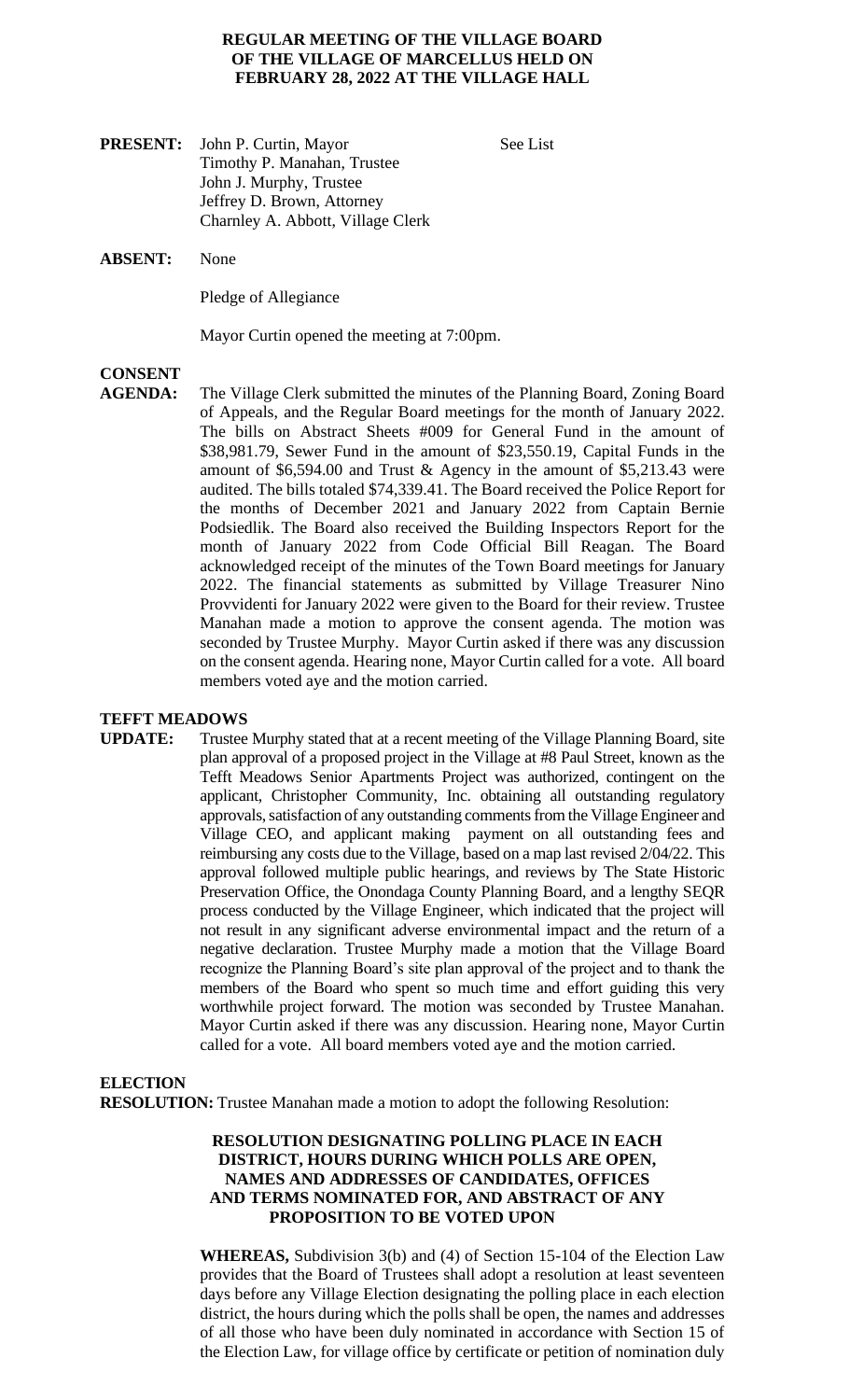filed with the Village Clerk; and the office and term of such office for which they have so nominated, and abstract of any proposition to be voted thereon;

**NOW, THEREFORE BE IT RESOLVED,** by the Board of Trustees of the Village of Marcellus as follows:

- **(A)Village of Marcellus Election for the year 2022 shall be held at the Village Hall located at 6 Slocombe Avenue, Marcellus, New York.**
- **(B) The Election shall take place on March 15, 2022. The polls will open at 12:00 o'clock noon and close at 9:00 p.m.**
- **(C)The names and addresses of those who have been duly nominated for village office, and the office and term of such office which they have been nominated for are as follows:**

| <b>MAYOR</b>                               | <b>TERM</b> |
|--------------------------------------------|-------------|
| John P. Curtin, 12 First Street            | 4 years     |
| <b>TRUSTEE</b>                             | TERM        |
| <b>Timothy P. Manahan, 44 North Street</b> | 4 years     |

#### **(D)There will be no propositions to be voted upon at this election.**

**BE IT FURTHER RESOLVED,** that the Clerk of the Village is hereby ordered to publish a copy of this resolution in the official newspaper of the Village at least ten days prior to the election, and is hereby further ordered to post copies of this resolution in at least six conspicuous public places within the Village, with one of the copies of such notice to be posted at the polling place.

The motion was seconded by Trustee Murphy. Mayor Curtin asked if there was any discussion. Hearing none, Mayor Curtin called for a vote. All board members voted aye and the motion carried.

#### **SPRING TRASH**

**DAYS:** Trustee Manahan announced that the Town of Marcellus has scheduled the 2022 dates for the Trash Transfer Stations as follows: Fridays, April 29<sup>th,</sup> May 6<sup>th</sup>, and May 13<sup>th</sup> from 8 a.m. to 3 p.m. and Saturdays, April 30<sup>th</sup>, May 7<sup>th</sup>, and May 14<sup>th</sup> from 8 a.m. to Noon. Permits, prices for which will be determined, are required, and issued through the Town of Marcellus Clerk's Office. The Town Board has also agreed tentatively to have an Electronic Waste Collection and to also have a Community Shred day during the Spring Trash Days. The cost to the Town is to be determined, and the Village will share in that cost. There will be no cost to the residents for the shredding.

### **TEFFT MEADOWS**

**PILOT:** Mayor Curtin made a motion to approve the Tefft Meadows Senior Housing PILOT Project whereby the Village accepts the Tax Exemption Agreement which calls for the annual PILOT payments to be equal to 10% of the project's annual shelter rent. This payment in lieu of taxes will be collected from 42 of the 60 one-bedroom senior apartment units, all of which are low-income housing units for seniors (62+). There are 18 units which are Section 8 housing units for seniors which will be completely exempt from all County, Town, Village and School District property taxes. At present, taxes collected from the two tax parcels, which comprise the property at #8 Paul Street, total \$10,416.00 from four municipalities (Town of Marcellus, Village of Marcellus, Marcellus CSD and Onondaga County). Upon completion of the Tefft Meadows Senior Housing Project, the annual shelter rent (or payment in lieu of taxes) is estimated to be \$24,674.00. The Village would expect that these PILOT payments would be divided up between the four municipalities, in an Intermunicipal Agreement (IMA) to be negotiated, similar to the same allocation percentages developed for the PILOT Agreements that already exist for Upper Crown Landing Apartments on Maple Street and the Nine Mile Landing Apartments on Austindale Ave. This motion also authorizes the Village Treasurer to approve and consent to the incorporation and organization of the Tefft Meadows Housing Development Fund Company and to the filing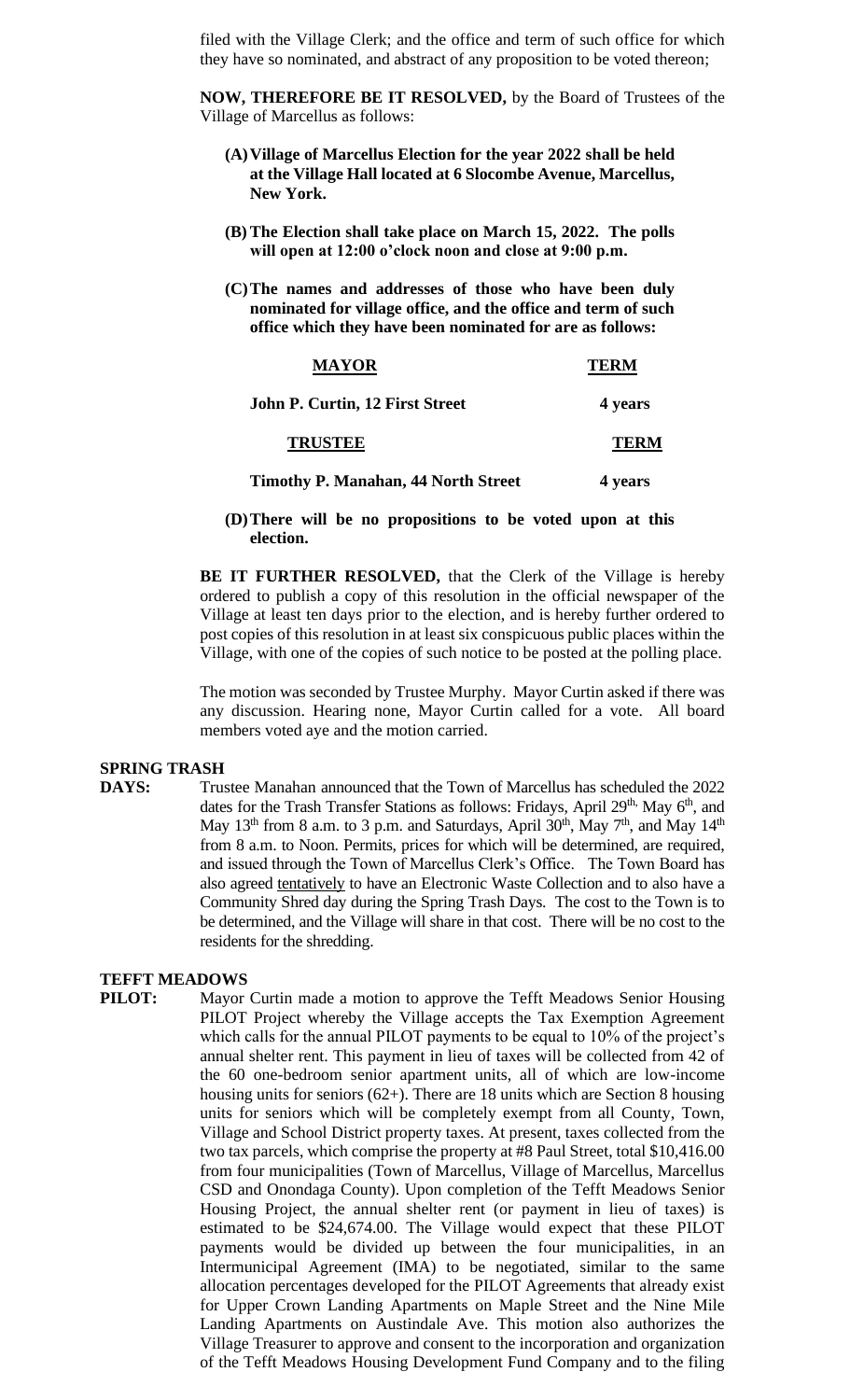of the same. This motion is also contingent on the collective agreement by all municipalities involved. The motion was seconded by Trustee Manahan. Mayor Curtin asked if there was any discussion. Hearing none, Mayor Curtin called for a vote. All board members voted aye and the motion carried.

# **BUDGET**

**MODS:** Trustee Murphy made a motion to approve budget modifications requested by the Village Treasurer transferring revenues and appropriations in the General and Sewer Funds. The motion was seconded by Trustee Manahan. Mayor Curtin asked if there was any discussion. Hearing none, Mayor Curtin called for a vote. All board members voted aye and the motion carried.

# **ANNOUNCE VILLAGE**

**MEETINGS:** Trustee Manahan made note of the list of those meetings scheduled for March 2022, which is provided for those so interested. Trustee Manahan also stated that Village elections will be held on March 15, 2022, from Noon to 9 p.m. in the Village Hall and noted also that there are several budget meetings planned for March, including ones on March 2<sup>nd</sup> and March 8<sup>th</sup> both at 10am, in the Board Room. Additional meetings will be held as needed. Also, Daylight Savings Time will begin on March 13, 2022, and the Annual Meeting and Tentative Budget Hearing will take place on Monday, April 4, 2022, in the Board Room, beginning at 7 p.m.

#### **UPDATES FROM THE**

- **MAYOR:** The following updates are posted on the Village of Marcellus website and available at the Village Office for any interested party as well.
	- a) NYS Budget-A copy of the Summary of the State's 2022-23 Executive Budget Proposal, issued on February 1, 2022, is on file in the Village Office for public inspection and is also available for inspection on the Village website, under Village News. It should be noted that the Governor has requested \$15 billion in COVID relief aid from the Federal government. Since there is currently no way of knowing what New York State ultimately stands to receive under a new COVID relief package, the Governor's Executive Budget proposal assumes \$6 billion in additional federal aid (\$3 billion allocated to 2021-22 and \$3 billion to 2022-23) which the Division of the Budget believes is at the lower end of possible outcomes. This \$6 billion assumption still drives reductions in nearly every category of the budget, including AIM funding, but to the extent the Federal Government delivers more than the \$6 billion that is assumed, the proposed spending reductions and tax increases would be reversed or modified. Consequently, the Executive Budget proposals are based upon the lower assumption of \$6 billion in additional federal relief. A State Budget Update can be found at [https://files.ctctusercontent.com/addfad1c701/01a7e560-1211-43f2](https://files.ctctusercontent.com/addfad1c701/01a7e560-1211-43f2-bda9-5b5b277e0a8b.pdf?rdr=true) [bda9-5b5b277e0a8b.pdf?rdr=true](https://files.ctctusercontent.com/addfad1c701/01a7e560-1211-43f2-bda9-5b5b277e0a8b.pdf?rdr=true)
	- b) F.O.G. (Fats, Oils, Grease) in the wastewater is a topic that had been much discussed and will continue to be on the WPCP's agenda in the months ahead. We continue to provide a flyer that emphasizes the need to keep Fats, Oils and Grease out of the sanitary sewer system.
	- c) No Parking November 1st to April 1st the public should know as of November 1, 2021, there is no parking allowed on any street in the Village of Marcellus from 2 a.m. to 7 a.m. so that the Highway Department can plow snow. This no parking ban will remain in effect until April 1, 2022. If ticketed by Village Police, the fee will be \$35.00. We urge residents to use the Village parking lots for any overnight parking situations.
	- d) Snow Plowing as in the past, we would like to alert independent snowplow operators that it is illegal to plow or shovel snow or ice during snow removal operations upon a village sidewalk or other public way. While most of the independent snowplow operators in the Village comply as much as possible with the law, there are some who need to be reminded that if a driveway is being plowed, that snow **CAN NOT** be plowed into the street. **NOR** can the snow be plowed out of a driveway, across the street and into the village right-of-way across from the plowed driveway. Some drivers have claimed that they have no place to put the snow. That, however, is not an excuse to put the snow into the street, nor across the street when plowing. The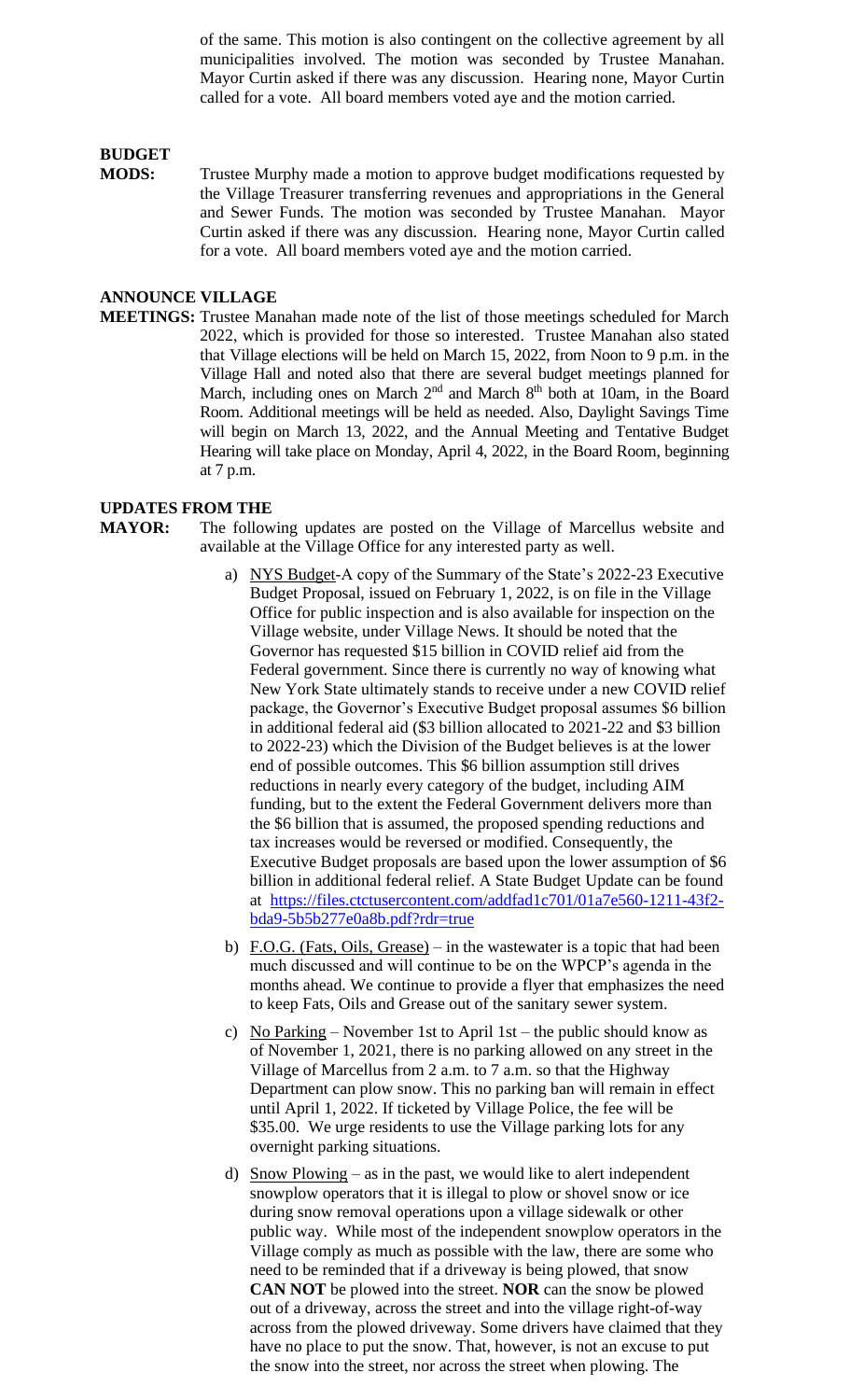Village is not responsible for snow that accumulates on a resident's property and the Village is not responsible for removing snow that has been plowed onto the Village right-of-way. We ask that independent snowplow drivers take this into consideration when they are plowing residential properties in the village. No snow should be plowed onto a village street or sidewalk, and any that has been, accidentally, must be removed before finishing the job.

- e) Planning Board Tefft Meadows Development project site plan has been approved, for a senior housing project at the site on Paul Street and the Planning Board Minutes from all the meetings, as well as the plans and other detail on the proposed project can be found at https://www.villageofmarcellus.com/tefft-meadows.html
- f) Zoning Board met on February 7, 2022, to approve an area variance which would allow the applicant to eliminate 21 of the 90 parking spots required by the Village Code for the Tefft Meadows development located at 8 Paul Street. The ZBA approved the variance since this part of the Code was unnecessary, and the elimination of these spaces will provide for a more attractive landscape, decrease the overall amount of asphalt, and increase the area of permeable surface. It was also noted that the areas will be graded in such a way to ensure that, if needed, they can be easily converted into parking spaces to alleviate issues that may occur due to the variance. Since no issues have been presented, the Village Zoning Board has no plans to meet in March.
- g) Main Street Grant Award-The Village Board is pleased to announce that the Village was awarded almost \$500,000 for the 2021-2022 Main St Grant Program. There are 18 projects included in the Village Center and it is sure to make a significant impact on the community. These projects will have to follow all normal application and permitting requirements, and some may be referred to the Planning Board as the process unfolds. The Village is most grateful to County Executive Ryan McMahon and the Office of Community Development as well as the Onondaga County Legislature for providing funds to help revitalize and beautify many parts of the Village of Marcellus, as they did last year when 14 Village properties were awarded almost \$300,000 under the County Main Street Façade Grant program.
- h) Budget the Village Board has begun to work on its 2022-2023 Budget and at first glance, it appears that things remain somewhat stable at the Village level. In January, Village and Town residents received their County tax bill and that bill reflected, as it has in past years, a slight tax reduction for Village and Town residents. The County, similar to last year, has been able to drop that tax because the County, which having slashed by more than half, the sales tax revenue that used to go to the Village in 2010, has then able to pass on those tax savings to Village and Town property owners in the form of reduced County taxes. Ever since, the Village has had to make up for the revenue taken by the County and then passed onto Village property owners in the form of reduced County taxes. The County has added some VIP monies to the Villages this year, for which the Village is grateful, and these might help helped to offset an increase in Village taxes this year.
- i) Property Tax Cap our Budget is also complicated by the property tax cap of 2%, another State mandate, and at our March Board meeting, the Board might have to vote to override the tax cap. Having learned from the experience of several towns, it is sometimes best to override, if only to protect the Village from penalty. Should the adopted budget vary from the actual budget, resulting in a tax hike of more than 2 percent, the Village would be responsible for a host of penalties for violating the governor's tax cap. Because the Village might not be able to stay under the tax limit this year, the Board will probably vote to override the tax cap.
- j) Baltimore Ridge Development continues to move along quite well, and as of this date, all permits have been issued, and development of the site has begun with the construction of an entrance road, the clearing of several trees, and the building of the required storm water detention pond. In addition, sight distance conditions on South Street Road, as required by Onondaga County DOT, have been met and the